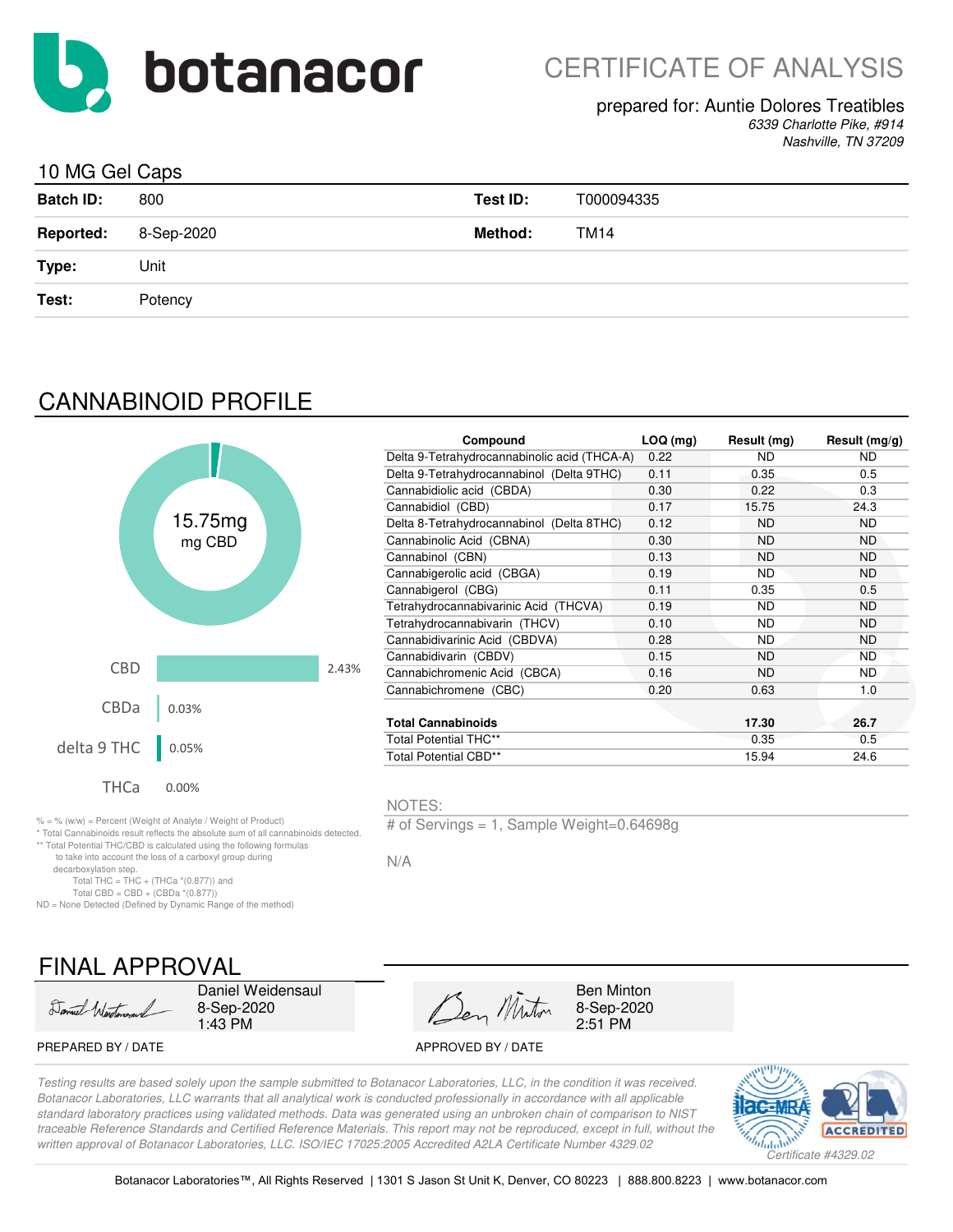

# CERTIFICATE OF ANALYSIS

#### prepared for: Auntie Dolores Treatibles

*6339 Charlotte Pike, #914 Nashville, TN 37209*

### 10 MG Gel Caps

| <b>Batch ID:</b> | 800         | Test ID:       | T000094339  |
|------------------|-------------|----------------|-------------|
| <b>Reported:</b> | 10-Sep-2020 | <b>Method:</b> | <b>TM17</b> |
| Type:            | Concentrate |                |             |
| Test:            | Pesticides  |                |             |
|                  |             |                |             |

## PESTICIDE RESIDUE

| Compound            | Dynamic Range (ppb) | Result (ppb) | Compound        | Dynamic Range (ppb) | Result (ppb)    |
|---------------------|---------------------|--------------|-----------------|---------------------|-----------------|
| Acephate            | $48 - 2605$         | $ND^*$       | Malathion       | $313 - 2605$        | $ND^*$          |
| Acetamiprid         | 44 - 2605           | $ND^*$       | Metalaxyl       | 46 - 2605           | $ND^*$          |
| Abamectin           | >371                | $ND^*$       | Methiocarb      | $51 - 2605$         | ND <sup>*</sup> |
| Azoxystrobin        | 45 - 2605           | $ND^*$       | Methomyl        | 46 - 2605           | $ND^*$          |
| Bifenazate          | 46 - 2605           | $ND^*$       | MGK 264 1       | 190 - 2605          | $ND^*$          |
| <b>Boscalid</b>     | 47 - 2605           | $ND^*$       | MGK 264 2       | 143 - 2605          | $ND^*$          |
| Carbaryl            | 48 - 2605           | $ND^*$       | Myclobutanil    | 44 - 2605           | ND <sup>*</sup> |
| Carbofuran          | 47 - 2605           | $ND^*$       | Naled           | $62 - 2605$         | $ND^*$          |
| Chlorantraniliprole | 43 - 2605           | $ND^*$       | Oxamyl          | 46 - 2605           | $ND^*$          |
| Chlorpyrifos        | 45 - 2605           | $ND^*$       | Paclobutrazol   | $51 - 2605$         | $ND^*$          |
| Clofentezine        | $310 - 2605$        | $ND^*$       | Permethrin      | $315 - 2605$        | $ND^*$          |
| Diazinon            | 321 - 2605          | $ND^*$       | Phosmet         | $50 - 2605$         | $ND^*$          |
| <b>Dichlorvos</b>   | >300                | $ND^*$       | Prophos         | 282 - 2605          | ND <sup>*</sup> |
| Dimethoate          | 47 - 2605           | $ND^*$       | Propoxur        | $50 - 2605$         | $ND^*$          |
| E-Fenpyroximate     | $312 - 2605$        | $ND^*$       | Pyridaben       | 297 - 2605          | $ND^*$          |
| Etofenprox          | 47 - 2605           | $ND^*$       | Spinosad A      | $32 - 2605$         | ND <sup>*</sup> |
| Etoxazole           | $305 - 2605$        | $ND^*$       | Spinosad D      | $85 - 2605$         | $ND^*$          |
| Fenoxycarb          | >47                 | $ND^*$       | Spiromesifen    | >279                | NA              |
| Fipronil            | $52 - 2605$         | $ND^*$       | Spirotetramat   | >265                | <b>NA</b>       |
| Flonicamid          | 39 - 2605           | $ND^*$       | Spiroxamine 1   | $21 - 2605$         | $ND^*$          |
| Fludioxonil         | >286                | $ND^*$       | Spiroxamine 2   | 28 - 2605           | ND <sup>*</sup> |
| Hexythiazox         | 44 - 2605           | $ND^*$       | Tebuconazole    | 322 - 2605          | ND <sup>*</sup> |
| Imazalil            | $308 - 2605$        | $ND^*$       | Thiacloprid     | 45 - 2605           | ND <sup>*</sup> |
| Imidacloprid        | 49 - 2605           | $ND^*$       | Thiamethoxam    | $51 - 2605$         | $ND^*$          |
| Kresoxim-methyl     | 46 - 2605           | $ND^*$       | Trifloxystrobin | 47 - 2605           | ND <sup>*</sup> |

\* ND = None Detected (Defined by Dynamic Range of the method)

N/A

# FINAL APPROVAL

Tyler Wiese 10-Sep-2020 6:50 PM



Greg Zimpfer 10-Sep-2020 7:56 PM

PREPARED BY / DATE APPROVED BY / DATE

*Testing results are based solely upon the sample submitted to Botanacor Laboratories, LLC, in the condition it was received. Botanacor Laboratories, LLC warrants that all analytical work is conducted professionally in accordance with all applicable standard laboratory practices using validated methods. Data was generated using an unbroken chain of comparison to NIST traceable Reference Standards and Certified Reference Materials. This report may not be reproduced, except in full, without the written approval of Botanacor Laboratories, LLC.*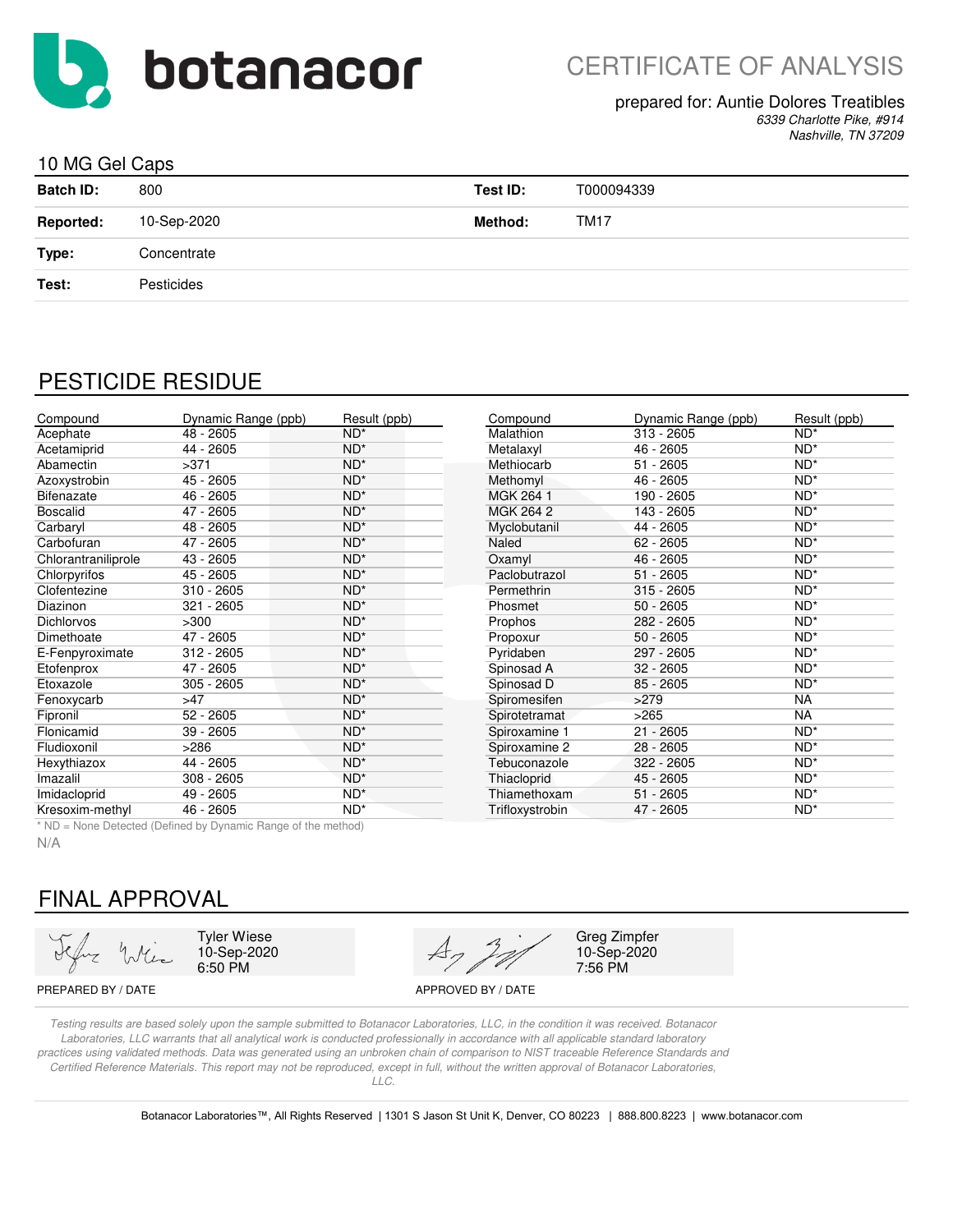

#### prepared for: Auntie Dolores Treatibles

*6339 Charlotte Pike, #914 Nashville, TN 37209*

### 10 MG Gel Caps

| <b>Batch ID:</b> | 800         | Test ID: | T000094340 |
|------------------|-------------|----------|------------|
| <b>Reported:</b> | 10-Sep-2020 | Method:  | TM19       |
| Type:            | Other       |          |            |
| Test:            | Metals      |          |            |
|                  |             |          |            |

# HEAVY METALS

| Analyte        | <b>Dynamic Range (ppm)</b> | Result (ppm) |
|----------------|----------------------------|--------------|
| <b>Arsenic</b> | $0.067 - 6.73$             | <b>ND</b>    |
| Cadmium        | $0.068 - 6.79$             | <b>ND</b>    |
| <b>Mercury</b> | $0.068 - 6.76$             | <b>ND</b>    |
| Lead           | $0.071 - 7.11$             | <b>ND</b>    |

\* ND = None Detected (Defined by Dynamic Range of the method)

# FINAL APPROVAL

Ryan Weems 10-Sep-2020 11:51 AM



Greg Zimpfer 10-Sep-2020 1:40 PM

PREPARED BY / DATE APPROVED BY / DATE

*Testing results are based solely upon the sample submitted to Botanacor Laboratories, LLC, in the condition it was received. Botanacor Laboratories, LLC warrants that all analytical work is conducted professionally in accordance with all applicable standard laboratory practices using validated methods. Data was generated using an unbroken chain of comparison to NIST traceable Reference Standards and Certified Reference Materials. This report may not be reproduced, except in full, without the written approval of Botanacor Laboratories, LLC.*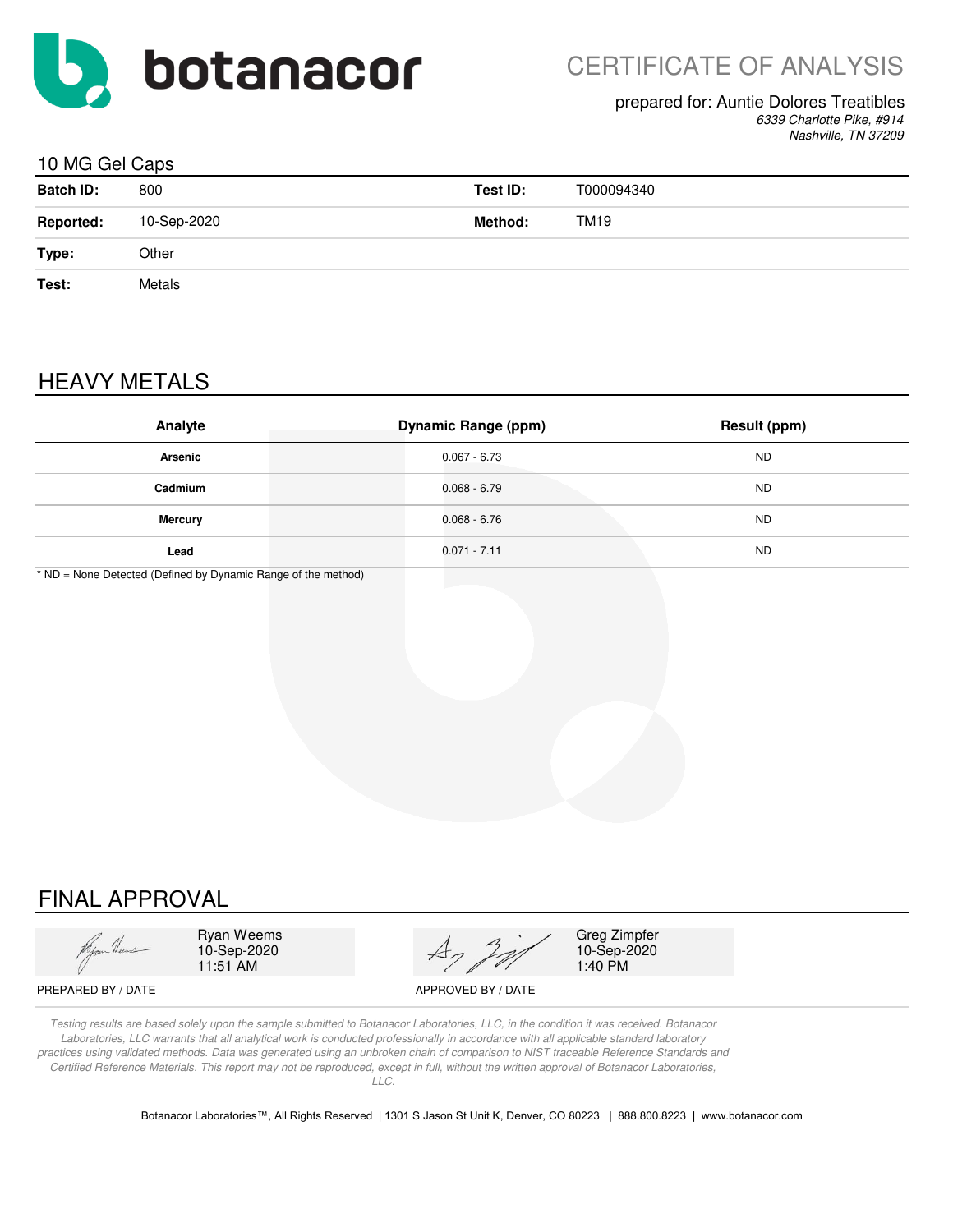

CERTIFICATE OF ANALYSIS

## prepared for: AUNTIE DOLORES TREATIBLES

*6339 CHARLOTTE PIKE, #914 NASHVILLE, TN 37209*

## 10 MG Gel Caps

| <b>Batch ID:</b> | 800                    | Test ID: | T000094337                        |
|------------------|------------------------|----------|-----------------------------------|
| <b>Reported:</b> | 7-Sep-2020             | Method:  | Edible - Test Methods: TM05, TM06 |
| Type:            | Edible                 |          |                                   |
| Test:            | Microbial Contaminants |          |                                   |
|                  |                        |          |                                   |

# MICROBIAL CONTAMINANTS

| Contaminant                    | Result (CFU/g)* |
|--------------------------------|-----------------|
| <b>Total Aerobic Count**</b>   | None Detected   |
| <b>Total Coliforms**</b>       | None Detected   |
| <b>Total Yeast and Molds**</b> | None Detected   |
| E. coli                        | None Detected   |
| <b>Salmonella</b>              | None Detected   |
|                                |                 |

*\* CFU/g = Colony Forming Unit per Gram*

*\*\* Values recorded in scientific notation, a common microbial practice of expressing numbers that are too large to be conveniently written in decimal form.*

*Examples: 10^2 = 100 CFU 10^3 = 1,000 CFU 10^4 = 10,000 CFU 10^5 = 100,000 CFU*

#### NOTES:

Free from visual mold, mildew, and foreign matter TYM: None Detected Total Aerobic: None Detected Coliforms: None Detected

## FINAL APPROVAL

Robert Belfon<br>
7-Sep-2020<br>  $A_7$   $A_7$   $A_7$   $A_7$   $A_8$   $A_9$   $A_{100}$   $A_{110}$   $A_{120}$   $A_{130}$   $A_{140}$   $A_{150}$   $A_{160}$   $A_{170}$   $A_{180}$   $A_{190}$   $A_{100}$   $A_{100}$   $A_{100}$   $A_{100}$   $A_{100}$   $A_{100}$   $A_{110}$   $A_{10$ 7-Sep-2020  $\overrightarrow{A7}$  7-Sep-2020<br>6:40 PM 7:37 PM 6:40 PM 7:37 PM

PREPARED BY / DATE APPROVED BY / DATE

*Testing results are based solely upon the sample submitted to Botanacor Laboratories, LLC, in the condition it was received. Botanacor Laboratories, LLC warrants that all analytical work is conducted professionally in accordance with all applicable standard laboratory*  practices using validated methods. Data was generated using an unbroken chain of comparison to NIST traceable Reference Standards and *Certified Reference Materials. This report may not be reproduced, except in full, without the written approval of Botanacor Laboratories, LLC. ISO/IEC 17025:2005 Accredited A2LA Certificate Number 4329.03*



Botanacor Laboratories™, All Rights Reserved | 1301 S Jason St Unit K, Denver, CO 80223 | 888.800.8223 | www.botanacor.com